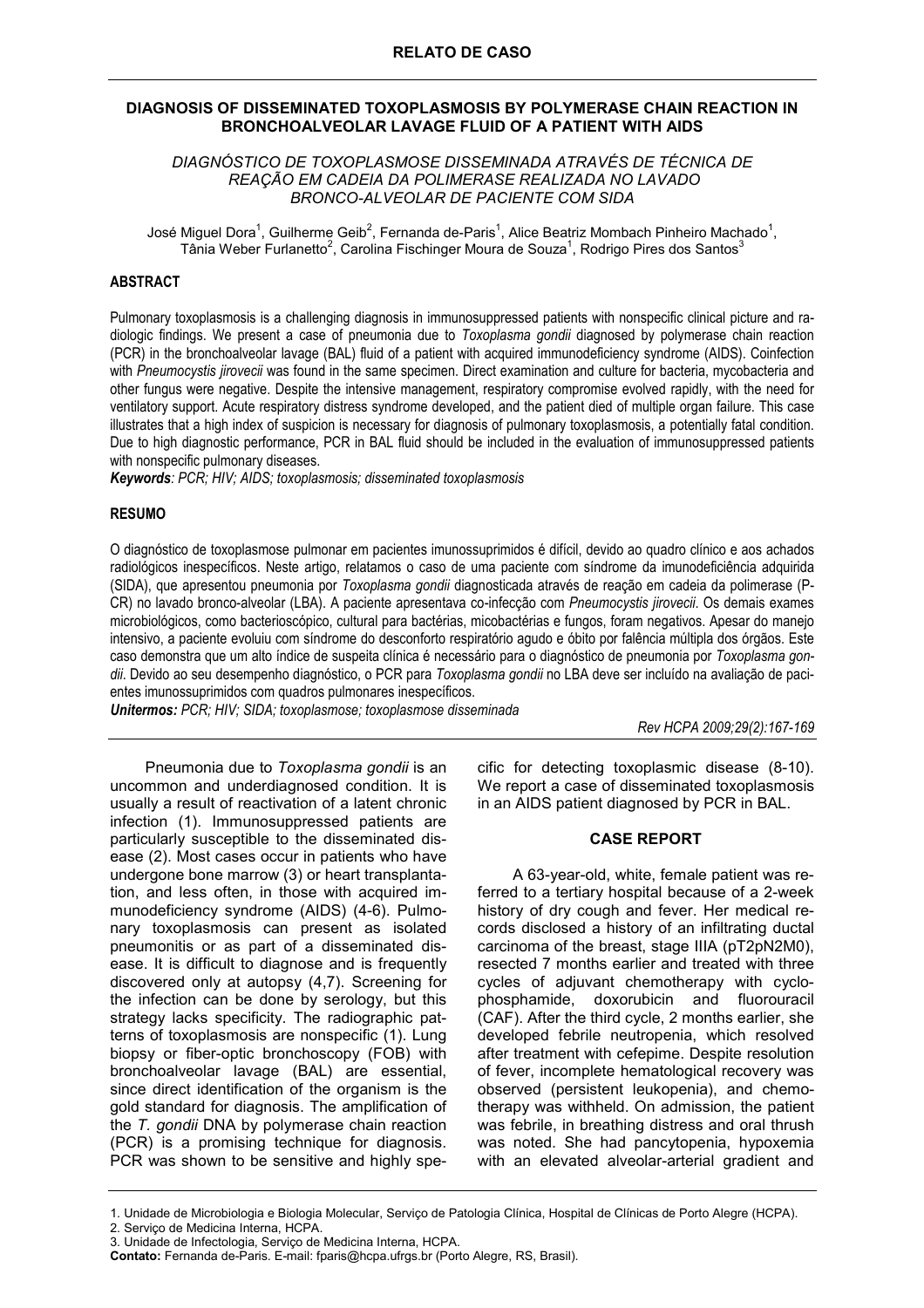lactate dehydrogenase (LDH) of 1,590 mg/dL. Thoracic radiograph showed bilateral diffuse infiltrates. Antibiotics for coverage of community acquired pneumonia and *Pneumocystis jirovecii* infection were started. The patient developed mental confusion and underwent brain computed tomography (CT) that showed a left frontal hypodensity with discrete contrast impregnation and another hypodensity on the right thalamic region that did not enhanced on contrast imaging. Lumbar puncture showed the following results: opening pressure = 180  $cmH<sub>2</sub>O$ , leucocytes =  $1/mm<sup>3</sup>$ , protein = 30 mg/dL, glucose = 40 mg/dL (serum = 74 mg/dL), adenosine deaminase (ADA) = 3 U/L. Non-reactants venereal disease research laboratory (VDRL) and fluorescent treponemal antibody absorbed (IFI-FTABs) tests, direct examination and culture for bacteria, fungus and mycobacteria where negative. PCR for mycobacteria, toxoplasmosis, herpes zoster (HZV) and John Cunningham *(*JC) viruses were also negative. An ELISA anti-HIV test was positive. Serology for *T. gondii* was positive for immunoglobulin G (IgG) and negative for immunoglobulin M (IgM). A presumptive diagnosis of toxoplasmic encephalitis was made, and clindamycin, pyrimethamine and folinic acid were added to sulfamethoxazole-trimethoprim (SMT-TMP). A fiber-optic bronchoscopic BAL was performed. Direct examination for *Pneumocystis jirovecii* and PCR for *Pneumocystis jirovecii* and *T. gondii* were positive. Direct examination and culture for bacteria, mycobacteria and other fungus were negative. Despite the intensive management, respiratory compromise evolved rapidly, with the need for ventilatory support. Acute respiratory distress syndrome developed, and the patient died of multiple organ failure.

# **DISCUSSION**

Most patients with pulmonary toxoplasmosis present with dry cough, dyspnea, and fever (1). Due to the infrequency of this clinical entity, diagnosis of pulmonary toxoplasmosis can be easily overlooked. Clinical and radiologic findings are nonspecific and cannot be distinguished from other more common opportunistic infections (6). In spite of morbidity, thoracoscopic or open lung biopsy remain the gold standards for diagnosis. Direct visualization of tachyzoites on Giemsa staining has low sensitivity and depends on the pathologists' skills. In this context, less invasive and more reliable diagnostic techniques are necessary. Although rarely requested in BAL, PCR for *T. gondii* can be a fast and effective diagnostic tool (8-14). A correct diagnosis made in a timely fashion, followed by the administration of pyrimethamine and sulfonamides, assures an excellent survival rate for immunocompetent patients and a 60% survival rate for immunosuppressed patients (1,6).

In the case reported, pulmonary toxoplasmosis was diagnosed by a positive PCR in BAL. The lung is the second most common organ affected in extracerebral toxoplasmosis (4,7). Previous studies of AIDS patients who underwent FOB with BAL found 2-14% of *T. gondii* PCR positivity (9,10,12,13). Despite reports of isolated extracerebral toxoplasmosis in AIDS patients, the most common form of the disease is with central nervous system involvement (7). Our patient's brain CT showed a highly suggestive pattern for neurotoxoplasmosis. However, a negative PCR for *T. gondii* was found on the cerebrospinal fluid (CSF). This could be explained by previous administration of SMT-TMP. Foudrinier et al. found a substantial reduction of *T. gondii* CSF PCR sensitivity, from 60 to 16%, in patients under anti-toxoplasmic treatment or *P. jirovecii* prophylaxis (14).

In immunosuppressed AIDS patients, concomitant opportunistic infections are not uncommon. Cases of pulmonary coinfection of *Pneumocystis jirovecii* and *T. gondii* have been previously reported (15-17). In this case, clinical deterioration with acute respiratory distress syndrome and multiple organ dysfunction syndrome could be explained by either infection (18).

This case illustrates that a high index of suspicion is necessary for diagnosis of pulmonary toxoplasmosis, a potentially fatal condition. Due to high diagnostic performance, PCR in BAL should be included in the evaluation of immunosuppressed patients with nonspecific pulmonary diseases.

## **REFERENCES**

- 1. Pomeroy C, Filice GA. Pulmonary toxoplasmosis: a review. Clin Infect Dis. 1992;14(4):863-70.
- 2. Gleason TH, Hamlin WB. Disseminated toxoplasmosis in the compromised host. A report of five cases. Arch Intern Med. 1974;134(6);1059-62.
- 3. Sing A, Leitritz L, Roggenkamp A, Kolb HJ, Szabados A, Fingerle V, et al. Pulmonary toxoplasmosis in bone marrow transplant recipients: report of two cases and review. Clin Infect Dis. 1999;29(2):429-33.
- 4. Hofman P, Bernard E, Michiels JF, Thyss A, Le Fichoux Y, Loubière R. Extracerebral toxoplasmosis in the acquired immunodeficiency syndrome (AIDS). Pathol Res Pract. 1993;189(8):894-901.
- 5. Tschirhart D, Klatt EC. Disseminated toxoplasmosis in the acquired immunodeficiency syndrome. Arch Pathol Lab Med. 1988;112(12):1237-41.
- 6. Schnapp LM, Geaghan SM, Campagna A, Fahy J, Steiger D, Ng V, et al. Toxoplasma gondii pneumonitis in patients infected with the human immunodeficiency virus. Arch Intern Med. 1992;152(5):1073-7.
- 7. Jautzke G, Sell M, Thalmann U, Janitschke K, Gottschalk J, Schürmann D, et al. Extracerebral